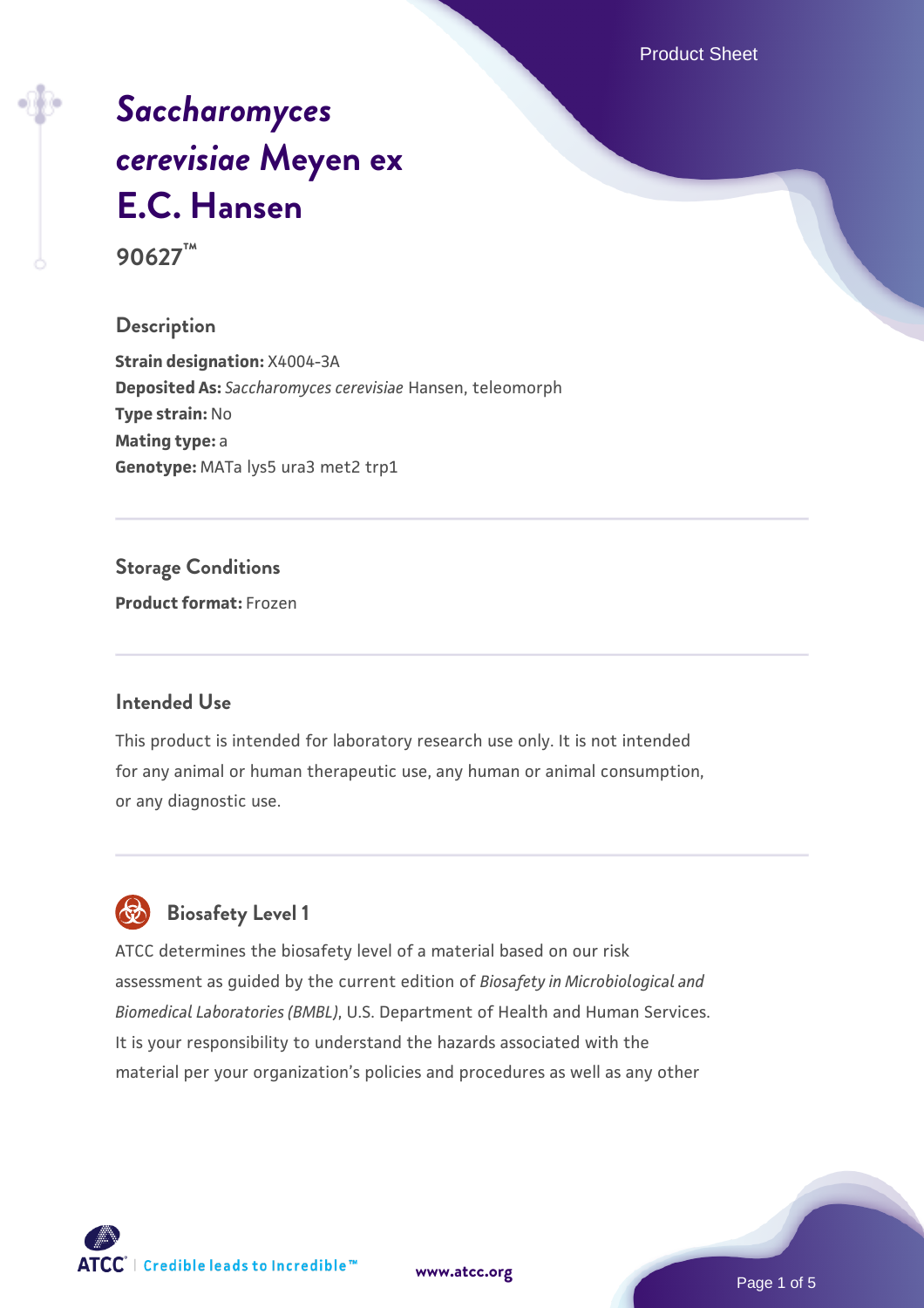#### **[Saccharomyces cerevisiae](https://www.atcc.org/products/90627)** [Meyen ex E.C. Hansen](https://www.atcc.org/products/90627) **90627**

applicable regulations as enforced by your local or national agencies.

ATCC highly recommends that appropriate personal protective equipment is always used when handling vials. For cultures that require storage in liquid nitrogen, it is important to note that some vials may leak when submersed in liquid nitrogen and will slowly fill with liquid nitrogen. Upon thawing, the conversion of the liquid nitrogen back to its gas phase may result in the vial exploding or blowing off its cap with dangerous force creating flying debris. Unless necessary, ATCC recommends that these cultures be stored in the vapor phase of liquid nitrogen rather than submersed in liquid nitrogen.

#### **Certificate of Analysis**

For batch-specific test results, refer to the applicable certificate of analysis that can be found at www.atcc.org.

#### **Growth Conditions**

**Medium:**  [ATCC Medium 1245: YEPD](https://www.atcc.org/-/media/product-assets/documents/microbial-media-formulations/1/2/4/5/atcc-medium-1245.pdf?rev=705ca55d1b6f490a808a965d5c072196) **Temperature:** 25°C

#### **Material Citation**

If use of this material results in a scientific publication, please cite the material in the following manner: *Saccharomyces cerevisiae* Meyen ex E.C. Hansen (ATCC 90627)



**[www.atcc.org](http://www.atcc.org)**

Page 2 of 5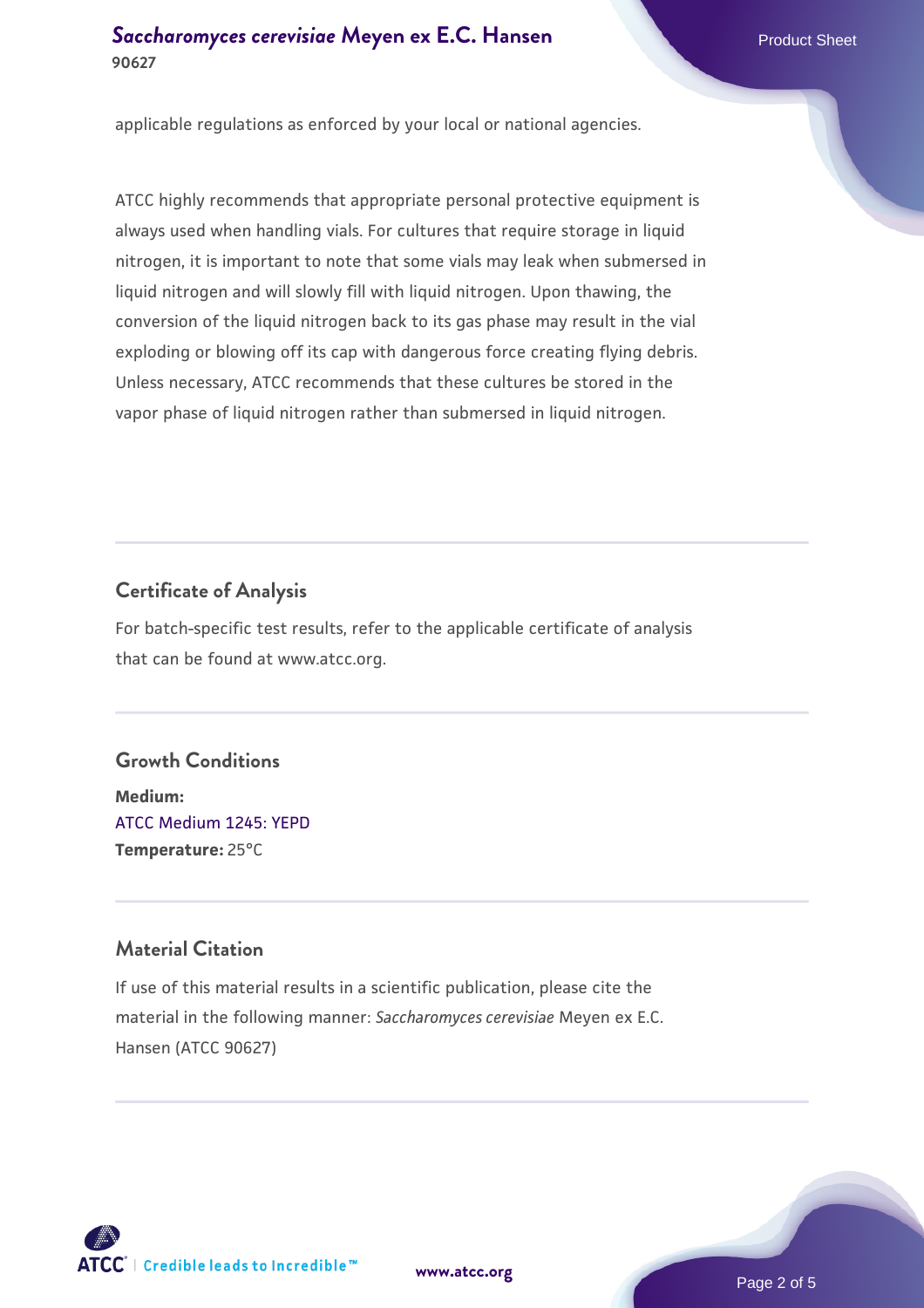#### **[Saccharomyces cerevisiae](https://www.atcc.org/products/90627)** [Meyen ex E.C. Hansen](https://www.atcc.org/products/90627) **90627**

#### **References**

References and other information relating to this material are available at www.atcc.org.

#### **Warranty**

The product is provided 'AS IS' and the viability of ATCC® products is warranted for 30 days from the date of shipment, provided that the customer has stored and handled the product according to the information included on the product information sheet, website, and Certificate of Analysis. For living cultures, ATCC lists the media formulation and reagents that have been found to be effective for the product. While other unspecified media and reagents may also produce satisfactory results, a change in the ATCC and/or depositor-recommended protocols may affect the recovery, growth, and/or function of the product. If an alternative medium formulation or reagent is used, the ATCC warranty for viability is no longer valid. Except as expressly set forth herein, no other warranties of any kind are provided, express or implied, including, but not limited to, any implied warranties of merchantability, fitness for a particular purpose, manufacture according to cGMP standards, typicality, safety, accuracy, and/or noninfringement.

#### **Disclaimers**

This product is intended for laboratory research use only. It is not intended for any animal or human therapeutic use, any human or animal consumption, or any diagnostic use. Any proposed commercial use is prohibited without a license from ATCC.

While ATCC uses reasonable efforts to include accurate and up-to-date information on this product sheet, ATCC makes no warranties or representations as to its accuracy. Citations from scientific literature and



**[www.atcc.org](http://www.atcc.org)**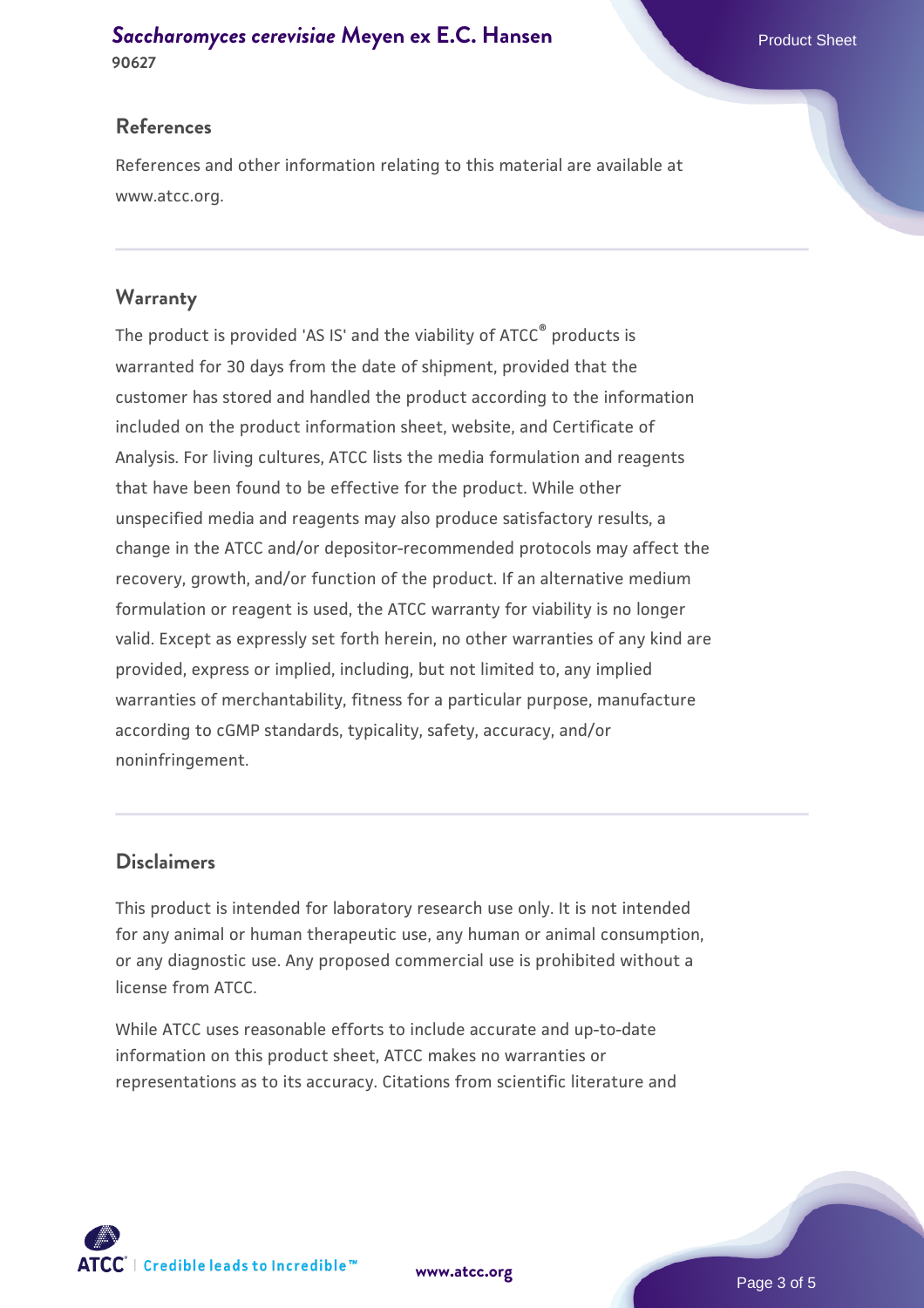patents are provided for informational purposes only. ATCC does not warrant that such information has been confirmed to be accurate or complete and the customer bears the sole responsibility of confirming the accuracy and completeness of any such information.

This product is sent on the condition that the customer is responsible for and assumes all risk and responsibility in connection with the receipt, handling, storage, disposal, and use of the ATCC product including without limitation taking all appropriate safety and handling precautions to minimize health or environmental risk. As a condition of receiving the material, the customer agrees that any activity undertaken with the ATCC product and any progeny or modifications will be conducted in compliance with all applicable laws, regulations, and guidelines. This product is provided 'AS IS' with no representations or warranties whatsoever except as expressly set forth herein and in no event shall ATCC, its parents, subsidiaries, directors, officers, agents, employees, assigns, successors, and affiliates be liable for indirect, special, incidental, or consequential damages of any kind in connection with or arising out of the customer's use of the product. While reasonable effort is made to ensure authenticity and reliability of materials on deposit, ATCC is not liable for damages arising from the misidentification or misrepresentation of such materials.

Please see the material transfer agreement (MTA) for further details regarding the use of this product. The MTA is available at www.atcc.org.

#### **Copyright and Trademark Information**

© ATCC 2021. All rights reserved. ATCC is a registered trademark of the American Type Culture Collection.

#### **Revision**

This information on this document was last updated on 2021-05-19



**[www.atcc.org](http://www.atcc.org)**

Page 4 of 5